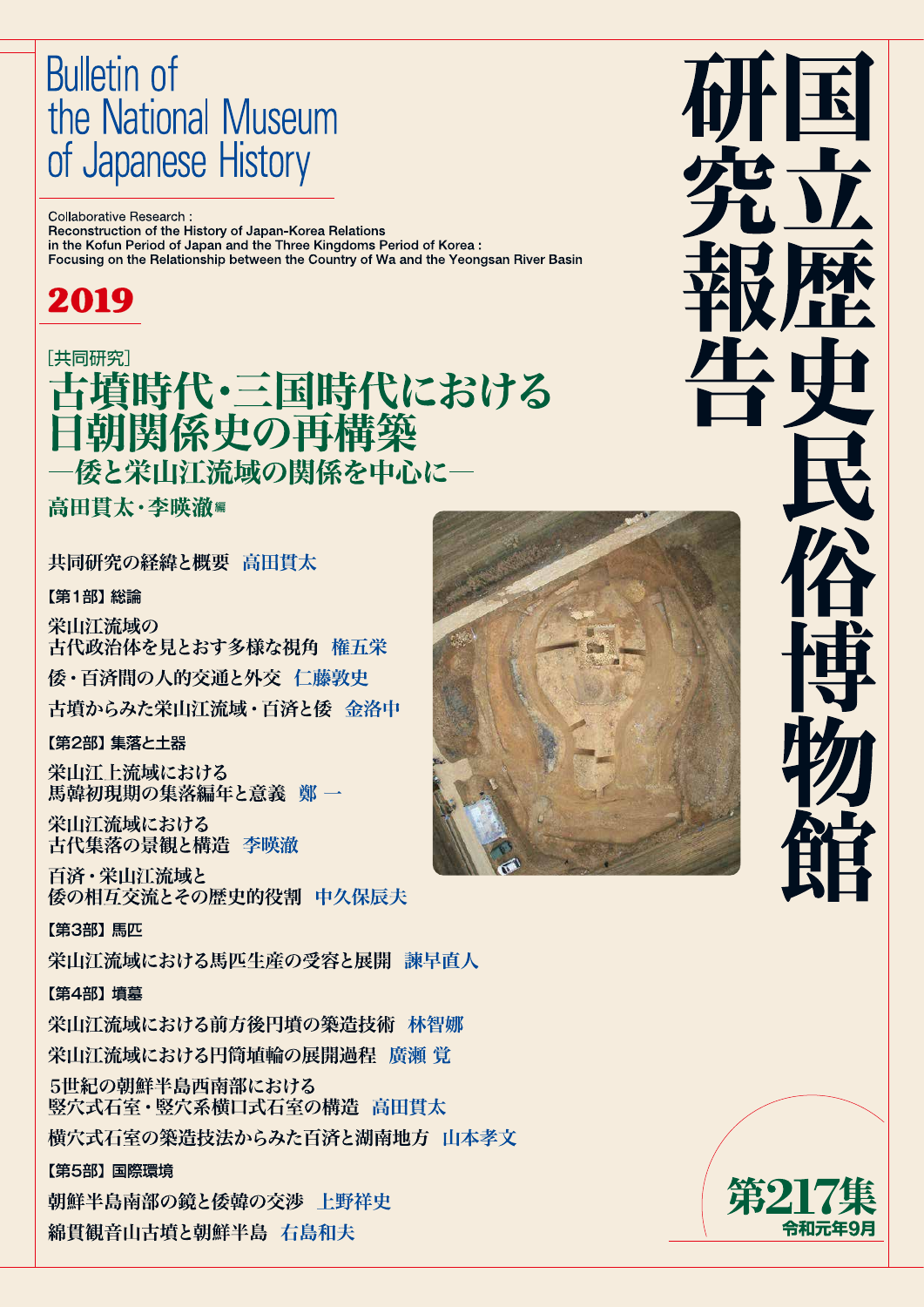# Bulletin of the National Museum of Japanese History

Collaborative Research:

Reconstruction of the History of Japan-Korea Relations in the Kofun Period of Japan and the Three Kingdoms Period of Korea: Focusing on the Relationship between the Country of Wa and the Yeongsan River Basin

Edited by TAKATA Kanta and LEE Youngcheol

# 国立歴史民俗博物館 研究報告 第**217**集

[共同研究] 古墳時代・三国時代における 日朝関係史の再構築

ー倭と栄山江流域の関係を中心にー

高田貫太・李暎澈 編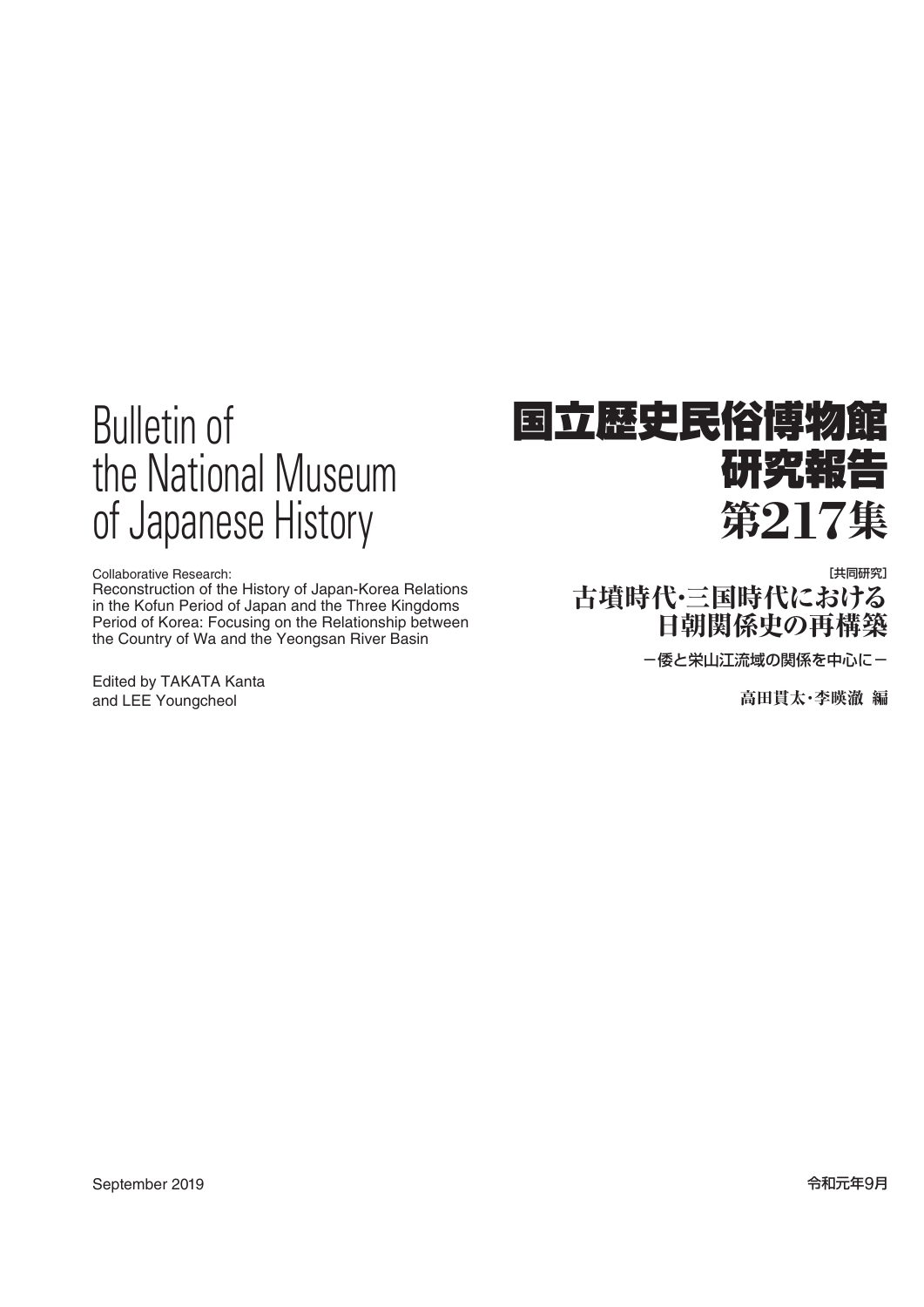## 国立歴史民俗博物館研究報告 第217集 [共同研究]古墳時代・三国時代における日朝関係史の再構築 **倭と栄山江流域の関係を中心に**

### 目 次

| 第1部 総論                                      |                           |  |
|---------------------------------------------|---------------------------|--|
| 見とおす多様な視角                                   |                           |  |
| 倭人の移住と倭系百済官僚                                |                           |  |
|                                             |                           |  |
| 第2部 集落と土器                                   |                           |  |
| 硬質無文土器の段階を中心に                               |                           |  |
| 栄山江流域における<br>古代集落の景観と構造                     |                           |  |
| その歴史的役割                                     |                           |  |
| 第3部 馬匹                                      |                           |  |
| 栄山江流域における<br>馬匹生産の受容と展開                     | 諫早直人 ………………………………………… 153 |  |
| 第4部 墳墓                                      |                           |  |
| 栄山江流域における<br>前方後円墳の築造技術                     |                           |  |
| 栄山江流域における<br>円筒埴輪の展開過程                      |                           |  |
| 5世紀の朝鮮半島西南部における<br>竪穴式石室 · 豎穴系横口式石室の構造 ―――― | 高田貫太 ……………………………………… 239  |  |
| 百済と湖南地方<br>熊津期百済と栄山江流域の造墓集団                 |                           |  |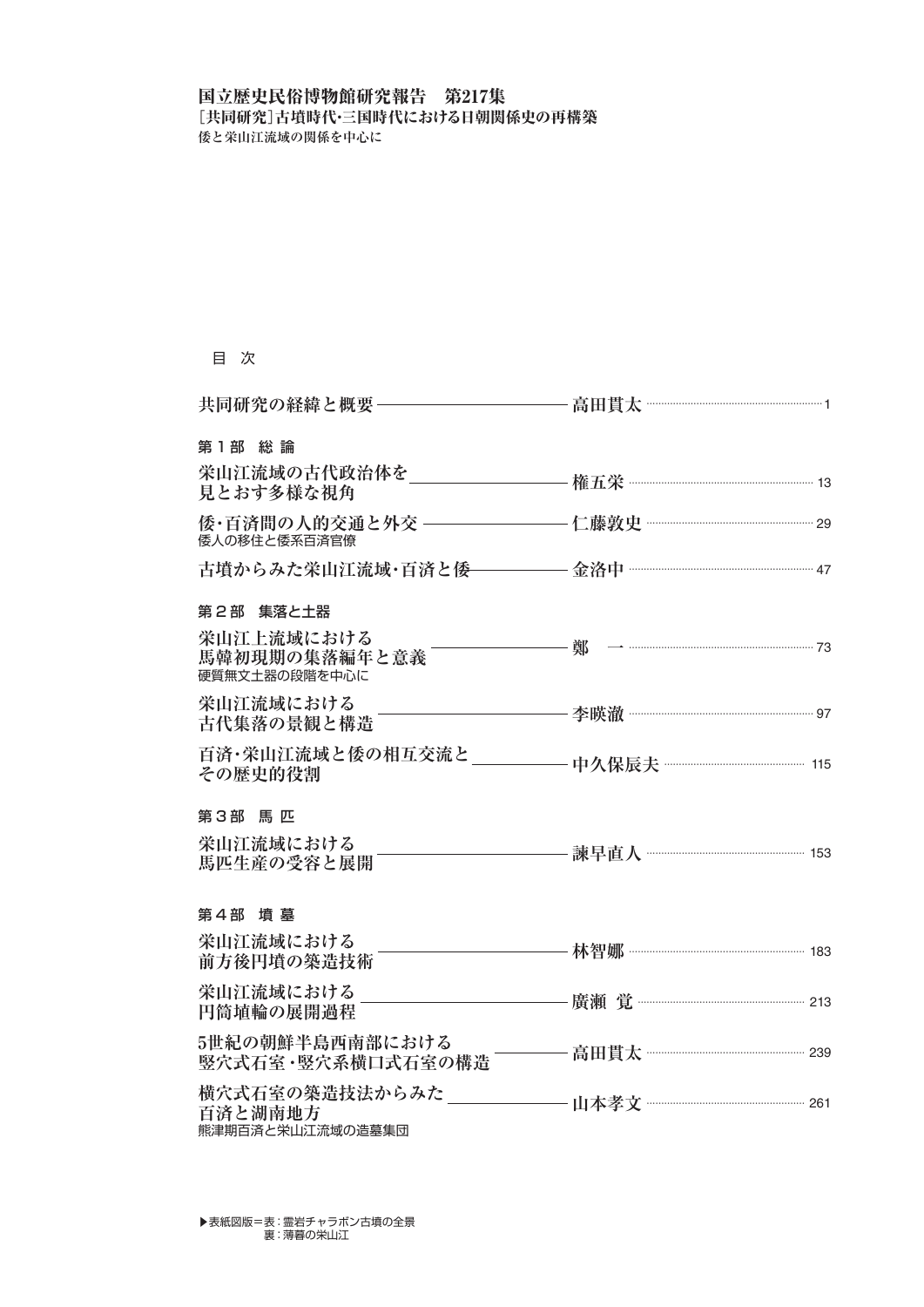| 第4部 国際環境        |                            |
|-----------------|----------------------------|
| 朝鮮半島南部の鏡と倭韓の交渉- |                            |
| 綿貫観音山古墳と朝鮮半島 –  | 一右島和夫 ………………………………………… 319 |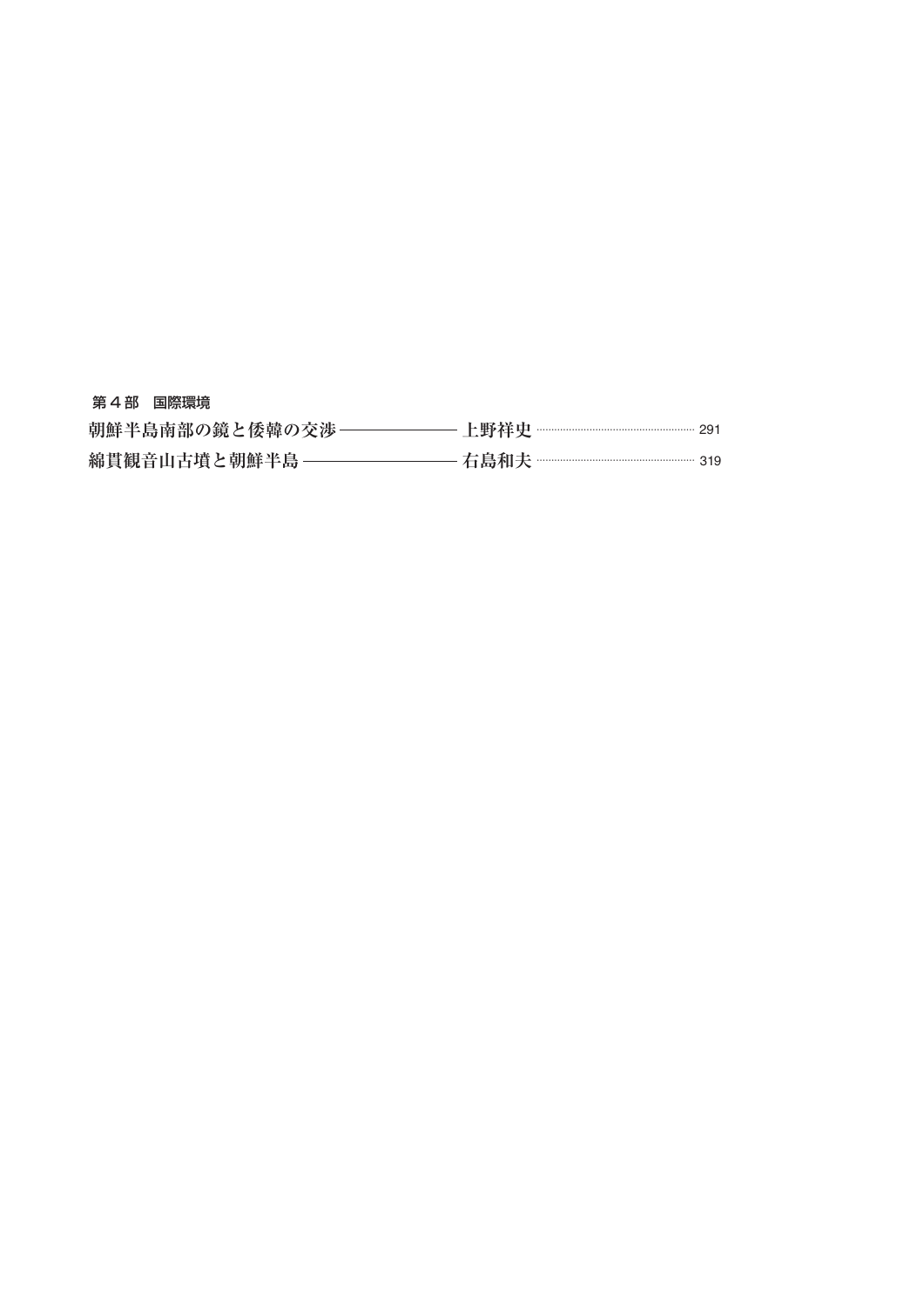Bulletin of the National Museum of Japanese History Vol.217 Collaborative Research: Reconstruction of the History of Japan-Korea Relations in the Kofun Period of Japan and the Three Kingdoms Period of Korea: Focusing on the Relationship between the Country of Wa and the Yeongsan River Basin

Contents:

| Part I           |                                                                                |
|------------------|--------------------------------------------------------------------------------|
|                  |                                                                                |
|                  |                                                                                |
| NITO Atsushi -   | Human Traffic and Diplomacy between Wa and Baekje:                             |
|                  | Emigration of the Wajin and Bureaucrat of Kudara                               |
|                  |                                                                                |
| KIM Nakjung —    | - The Yeongsan River Basin, Baekje and Wa,                                     |
|                  |                                                                                |
| Part $\mathbb I$ |                                                                                |
| JUNG II-         | - The Chronology of the Settlements of Early Mahan Period                      |
|                  | in the Upstream Area of the Yeongsan River and its Significance:               |
|                  |                                                                                |
| LEE Youngcheol — | - The Landscape and Structure of the Ancient Settlements                       |
|                  |                                                                                |
|                  | NAKAKUBO Tatsuo - The Mutual Interaction between Wa, Baekje,                   |
|                  | Yeongsan River Basin and its Historical Role ……………………………………… 115               |
| Part $\mathbb I$ |                                                                                |
| ISAHAYA Naoto -  | - The Acceptance and Development of Horse Breeding                             |
|                  |                                                                                |
| Part IV          |                                                                                |
| IM Jina-         | - The Construction Technologies of the Keyhole-shaped Tumuli                   |
|                  |                                                                                |
| HIROSE Satoru    | - The Process of Development of Cylindrical Haniwa                             |
|                  |                                                                                |
| TAKATA Kanta     | - Structure of Pit-Type Stone Chambers and Pit-Type Stone Chambers             |
|                  | with Side Entrance in the Southwestern Part of the Korean Peninsula            |
|                  |                                                                                |
|                  | YAMAMOTO Takafumi — Baekje and Honam Seen from the Perspective of Construction |
|                  | Techniques of Corridor-Type Stone Chambers: Tomb Groups                        |
|                  | of the Ungjin Period Baekje and Yeongsan River Basin  261                      |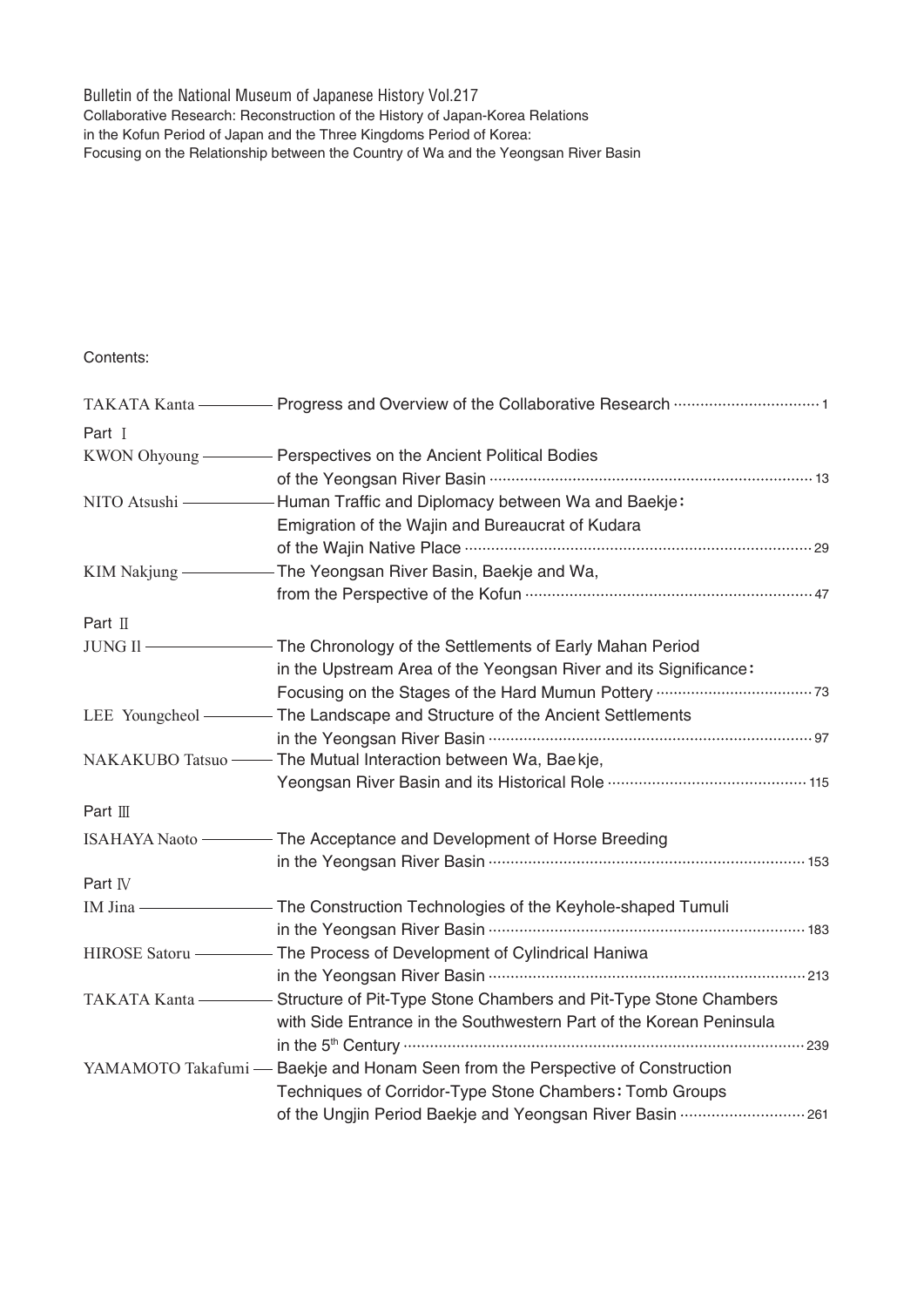Part V UENO Yoshifumi - Mirrors of the Southern Korean Peninsula and Negotiations between Wa (Japan) and Korea ……………………………… 291 - The Watanuki Kannonyama Mound and the Korean Peninsula ...............319 MIGISHIMA Kazuo-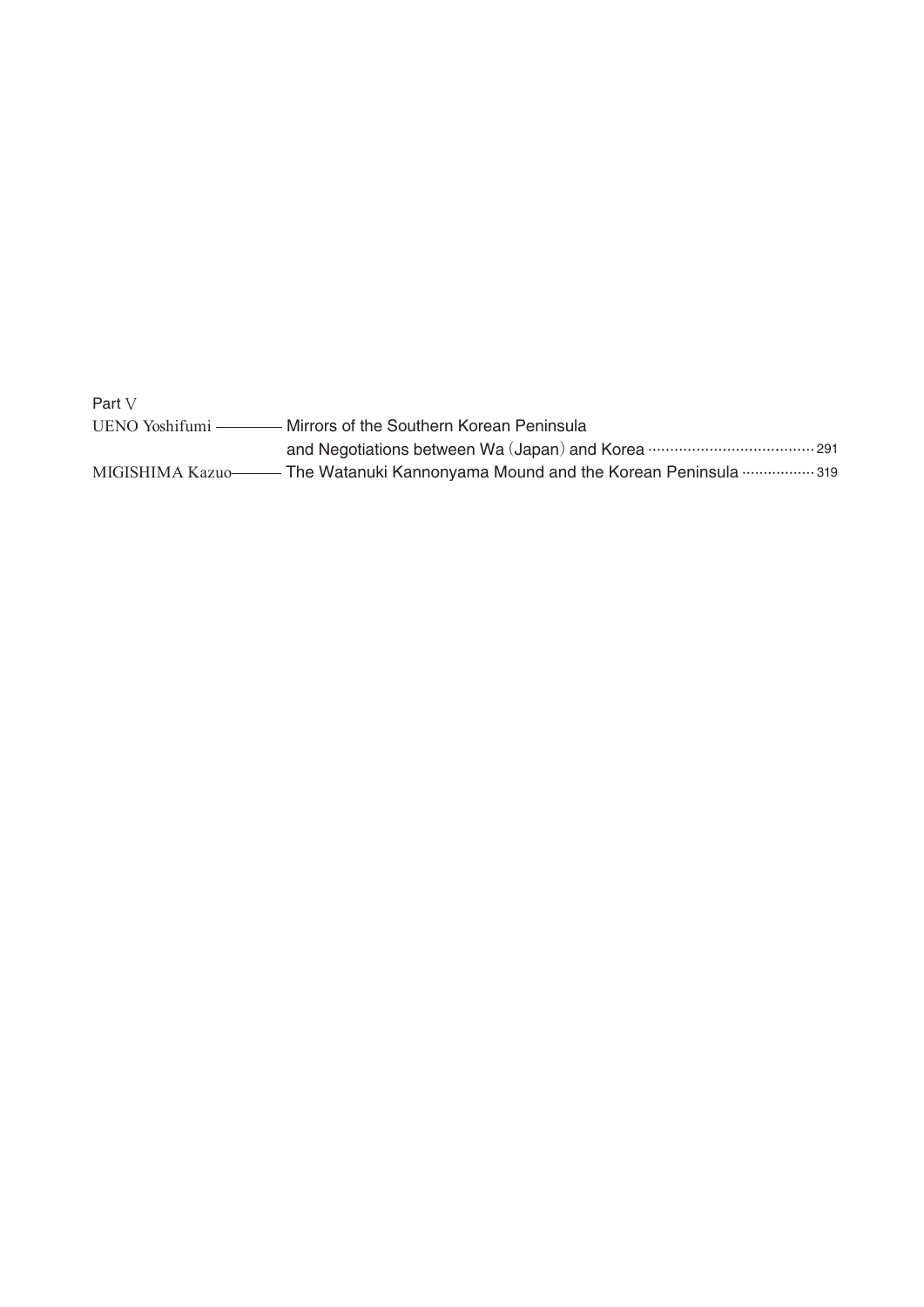第1部

総 論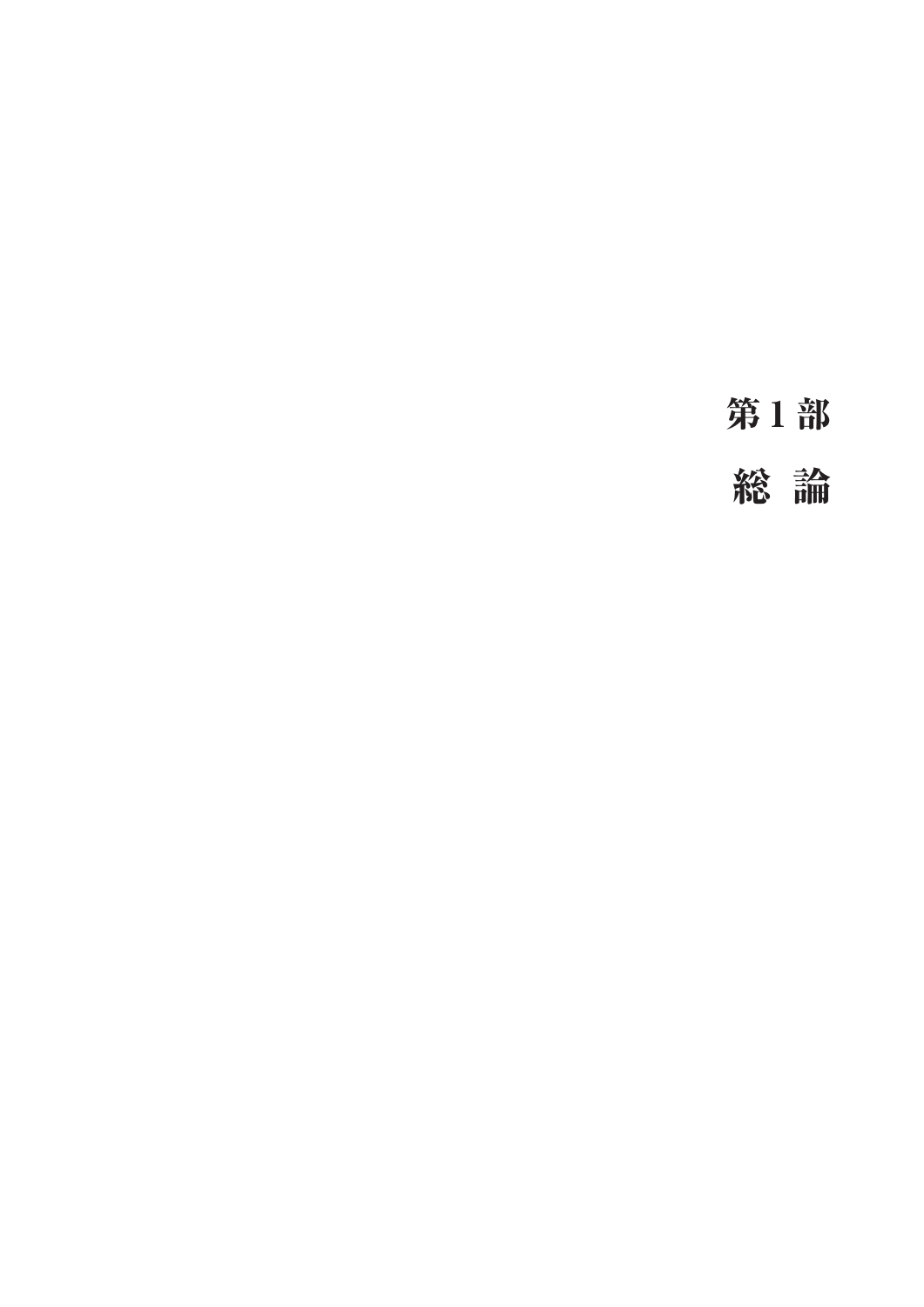# 第2部

集落と土器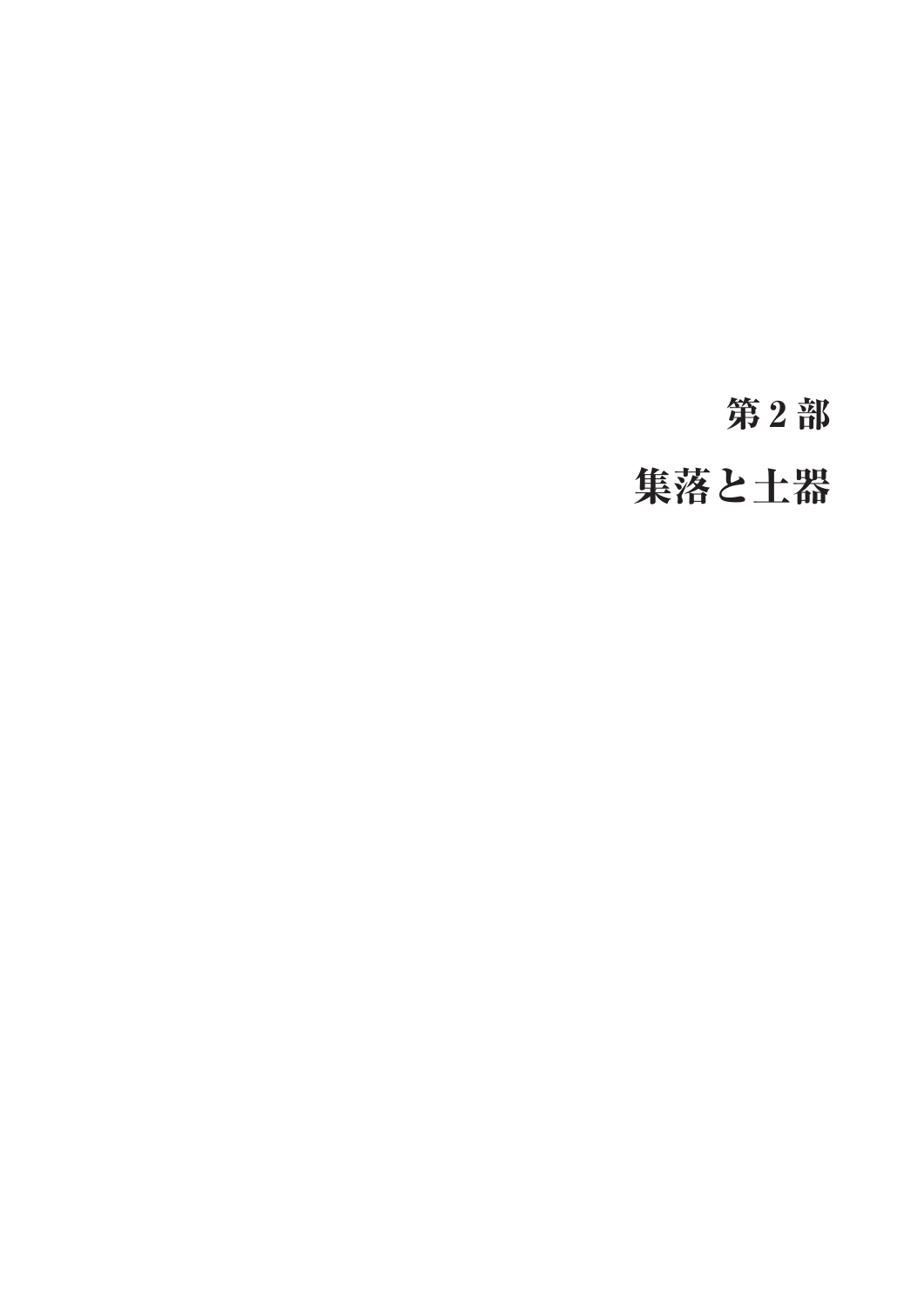第3部

馬 匹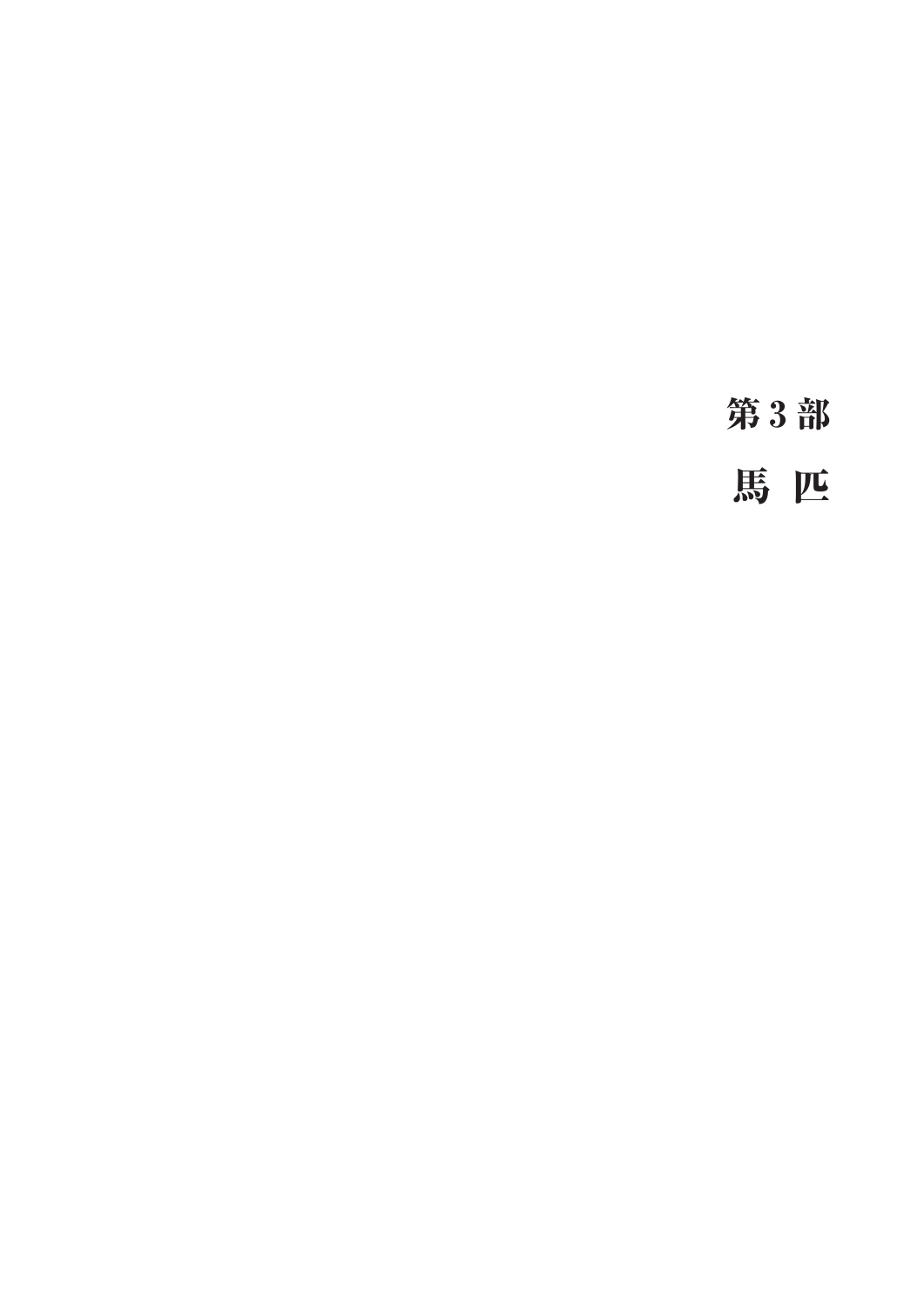第4部

墳 墓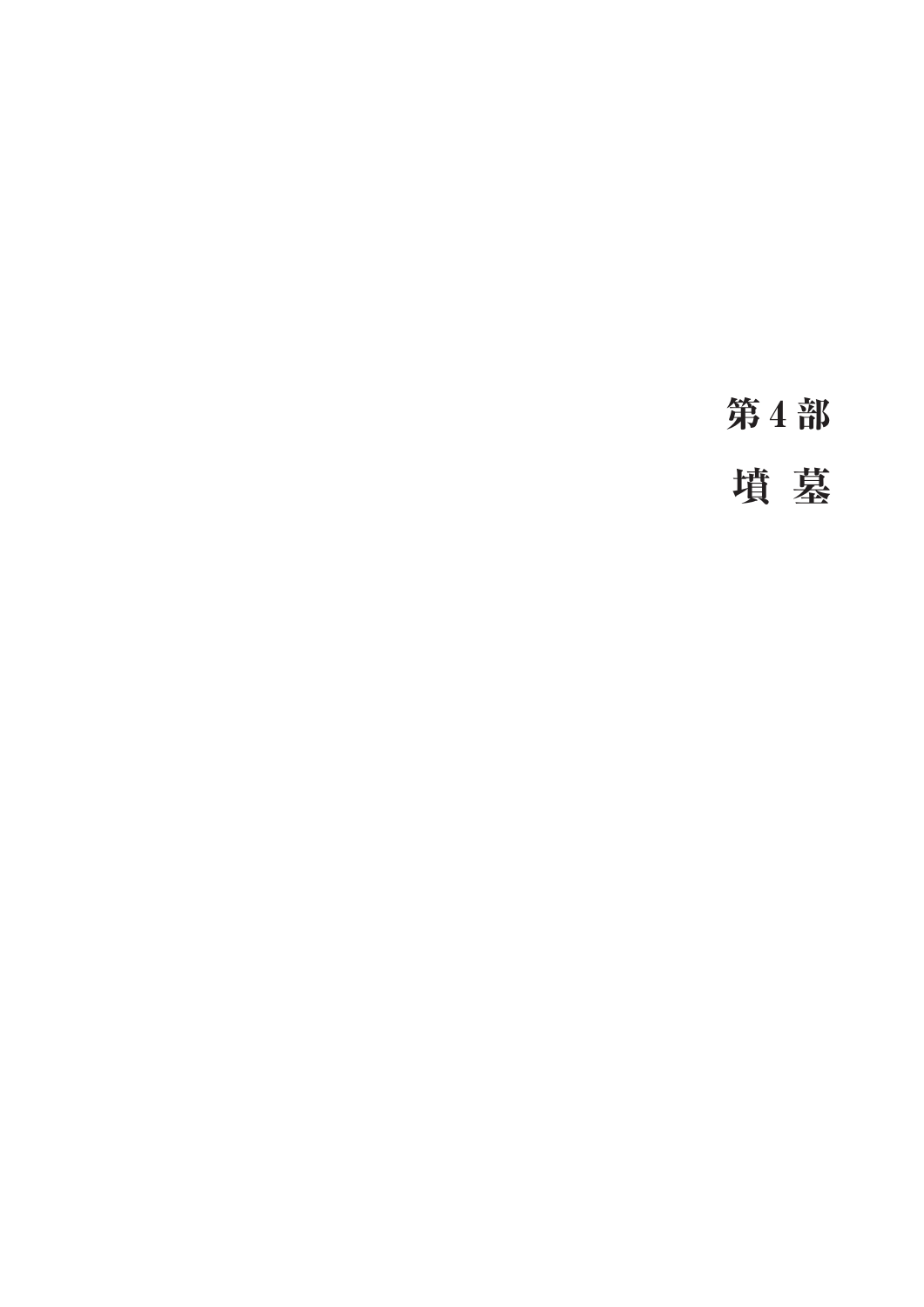# 第5部

# 国際環境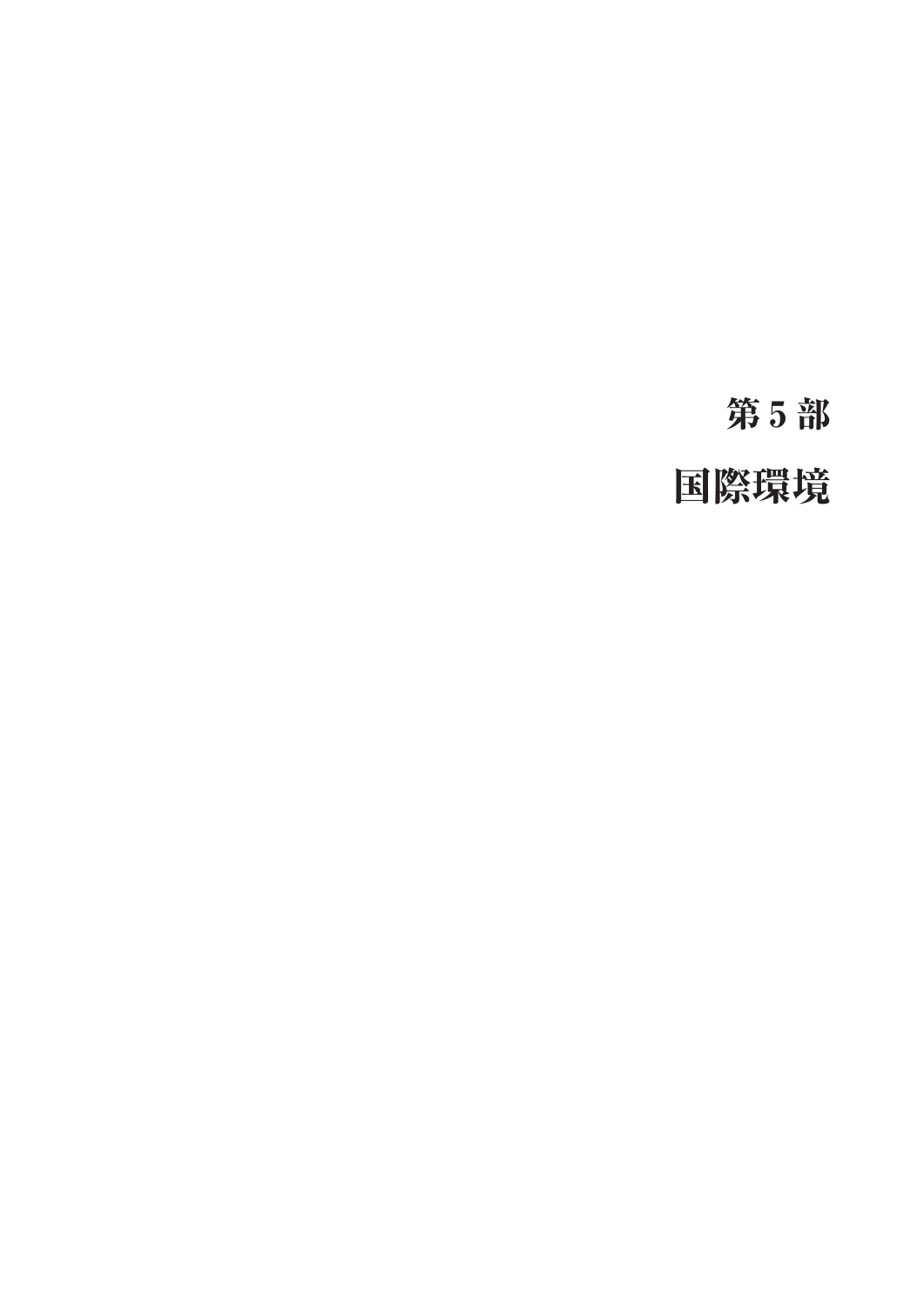#### 『国立歴史民俗博物館研究報告』投稿要項

平成 29 年 3 月 27 日 研究推進センター会議決定

平成 31 年3月5日 研究推進センター会議改正

- 1 定義
- 1.1 『国立歴史民俗博物館研究報告』(以下「研究報告」という。)は,国立歴史民俗博物館(以下「本館」という。) の研究資源、機器等を利用した研究成果を掲載する本館における最も基本的な刊行物であり、歴史学、考 古学,民俗学及びそれらの協業による広義の歴史学並びにそれらと関連する諸分野に関する「論文」,「研 究ノート」,「資料紹介」,「調査研究活動報告」(以下「論文等」という。)を発表することにより,それら の学問の発展に寄与するものである。
- 1.2 通常号は,本館が定期的に刊行する研究成果の報告書であり,特集号は,本館共同研究等の成果報告書で ある。
- 1.3 掲載される論文等には、次の区分がある。
	- 一 論文:歴史学,考古学及び民俗学並びにそれらと関連する諸分野に関するオリジナルな研究の成果を まとめたもの,若しくはある分野に関する研究史や研究成果,現状,展望等を総覧し,総合的にまと めたもの
	- 二 研究ノート:研究の中間報告等大きな研究の一部をなすもの,若しくは予察,試論,着想等を提示す るもの
	- 三 資料紹介:歴史・考古・民俗・博物館に関する資料の紹介や解題・翻刻を主としたもの
	- 四 調査研究活動報告:本館の事業や研究活動の内容について報告するもの,若しくは調査・研究の基礎 情報を提示するもの
- 1.4 研究報告は,原則として本館のリポジトリに登録される。
- 2 資格
- 2.1 通常号に投稿できる者は,次のとおりである。なお,共著の場合は筆頭著者が以下に該当する者であること。 一 本館の教職員, 客員教員, 名誉教授
	- 二 本館運営会議委員
	- 三 本館の共同研究員等
	- 四 本館の教員が代表者である科学研究費助成事業の研究分担者等
	- 五 本館が受け入れた各種研究員,研究協力者(リサーチアシスタントを含む)
	- 六 本館特別共同利用研究員のうち受入期間中の研究成果の発表を希望する者で、指導教員が推薦した者
	- 七 総合研究大学院大学文化科学研究科日本歴史研究専攻の大学院生
	- 八 本館の館蔵資料を調査・研究し,その成果をまとめた者
	- 九 その他,研究報告編集委員会(以下「委員会」という。)が適当と認めた者
- 2.2 特集号に投稿できる者は,次のとおりである。なお,共著の場合は筆頭著者が以下に該当する者であること。 一 本館の共同研究員等
	- 二 本館の教員が代表者である科学研究費助成事業の研究分担者等
	- 三 その他,本館共同研究等の代表が必要と判断し, 委員会が適当と認めた者
- 3 投稿
- 3.1 原稿は、区分を問わず未発表のものとする。また、二重投稿は認めない。
- 3.2   原稿の区分は,執筆者が明示する。なお,この区分の最終的な調整は委員会において行う。
- 3.3   原稿の使用言語は,原則として日本語とする。他の言語を用いる場合は,日本語の翻訳又は抄訳を付ける。
- 3.4 「論文」には,800 字以内の日本語要旨及び 400 語程度の英語要旨並びに5項目以内のキーワードを付ける。
- 3.5   原稿の分量は,区分を問わず刷り上がりが 40 頁(写真,図版,表及び論文要旨等を含む)以内を目安とする。 なお,1頁の文字数は 1,700 字を目安とする。3.6 特集号の原稿の総分量は,原則として,刷り上がりが 500 頁(写真,図版,表及び論文要旨等を含む)以内に収めるものとする。
- 3.7 カラー図版は,原則として認めない。希望する場合は理由を提出し,委員会の許可を得る。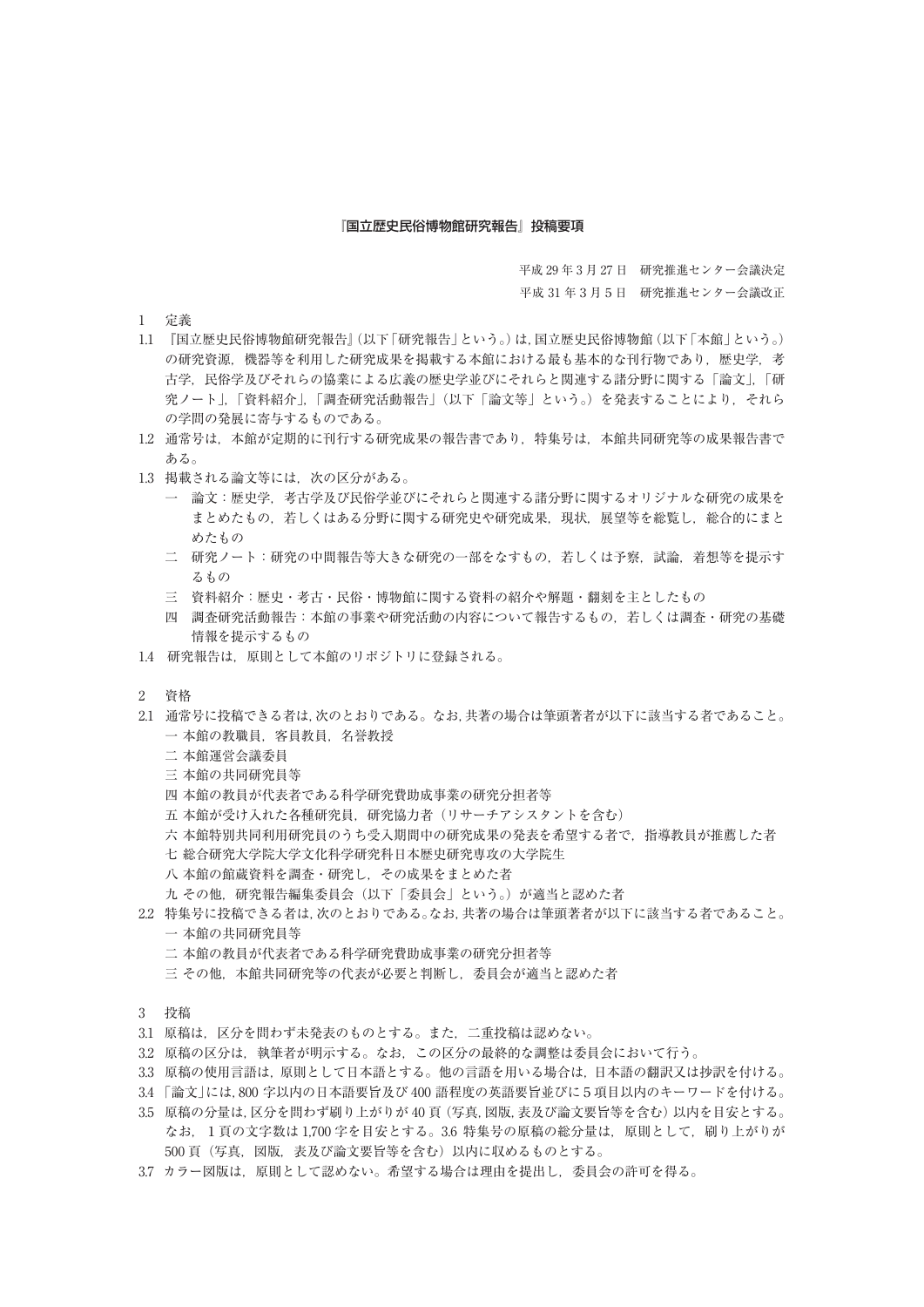- 3.8 写真・図版・翻刻等の研究報告及び本館のリポジトリへの掲載に関する許諾は執筆者がとり、使用料も原 則として執筆者が負担する。
- 3.9 その他,原稿の執筆・提出に関する詳細は別に定める。
- 4 受理・採録
- 4.1 原稿は、委員会で定めた査読者による査読を経て、委員会が審査の上、掲載の可否を決定する。
- 4.2 原稿は,採否にかかわらず原則として返却しない。返却を希望する写真,図版等のある場合には申し出る こと。
- 4.3 掲載順序は、通常号においては「論文」,「研究ノート」,「資料紹介」,「調査研究活動報告」の順とし,同 区分の場合は著者の五十音順とする。特集号においては本館共同研究等の代表が定める。
- 5 権利関係
- 5.1 研究報告の編集著作権は大学共同利用機関法人人間文化研究機構にあり,論文等の著作権は執筆者に属す  $2<sub>o</sub>$
- 5.2 本館は,本館のリポジトリに関して複製権と公衆送信権をもつ。但し,執筆者は公開に適さない部分の削 除・非公開を表明できる。
- 5.3 執筆者の所属機関等のリポジトリでの公開は,研究報告の紙型を用いた場合は刊行から1年後以降,デー タのみの場合は初出を明記した上で奥付日以降に可能とする。なお,所属機関等のリポジトリに公開を希 望する場合は,本館に連絡する。
- 6 その他
- 6.1 本館で作成する抜刷りは,100 部までとする。
- 6.2 稿料の支払い,掲載料の徴収は行わない。
- 6.3 本要項の改訂に際しては,委員会が原案を作成し,研究推進センターが決定する。
- 6.4 提出先・連絡先
	- 〒 285-8502 千葉県佐倉市城内町 117 番地

国立歴史民俗博物館研究協力課 研究報告担当(代表電話 043-486-0123)

附 則

 『国立歴史民俗博物館研究報告』寄稿要項(通常号)及び『国立歴史民俗博物館研究報告』寄稿要項(特集号) は廃止する。

- 附 則
	- この要項は,平成 29 年4月1日から施行する。
- 附 則

この要項は,平成 31 年4月1日から施行する。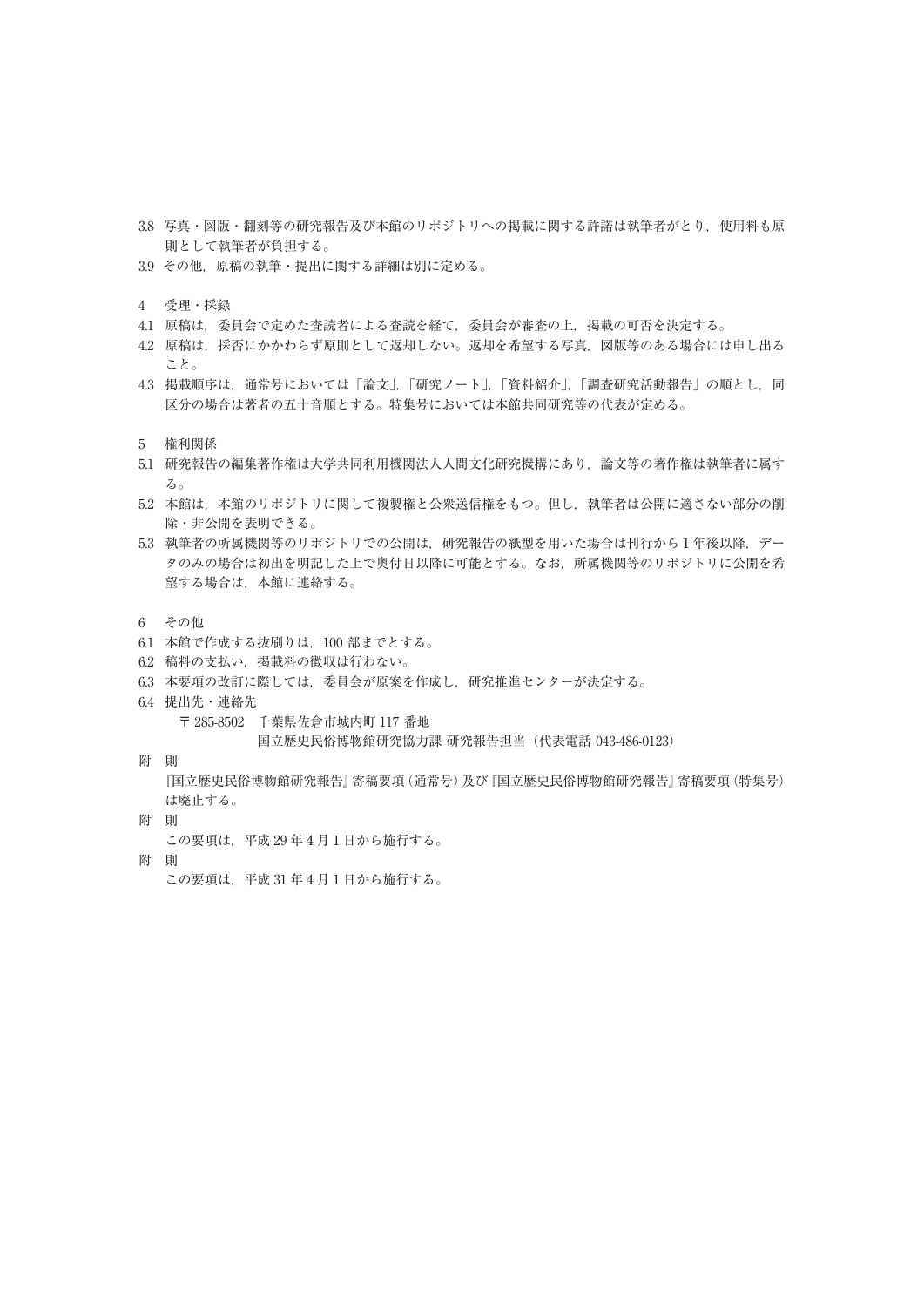### [国立歴史民俗博物館研究報告編集委員会]

館外委員(五十音順)

- 伊藤紫織 尚美学園大学芸術情報学部
- 大石泰夫 國學院大學文学部
- 見城悌治 千葉大学国際教養学部
- 寺前直人 駒澤大学文学部

#### 館内委員

- 川村清志 研究部民俗研究系
- 小島道裕 研究部歴史研究系
- 島津美子 研究部情報資料研究系
- 松木武彦 研究部考古研究系(編集委員長)
- 関沢まゆみ 研究部民俗研究系(研究推進センター長)

# 国立歴史民俗博物館研究報告 第 217 集 [共同研究] 古墳時代・三国時代における日朝関係史の再構築 ―倭と栄山江流域の関係を中心に―

### 高田貫太・李暎澈 編

●

令和元年(2019) 9 月 20 日 第 1 版第 1 刷発行

(非売品)

#### 発行所

#### ●

大学共同利用機関法人 人間文化研究機構

### 国立歴史民俗博物館

〒 285–8502 千葉県佐倉市城内町 117 ☎ 043–486–0123(代)

印刷・製本所

### $\bullet$

### 株式会社 弘 文 社

〒 272–0033 千葉県市川市市川南 2–7–2 ☎ 047–324–5977

[装丁] 中山銀士

©国立歴史民俗博物館 2019